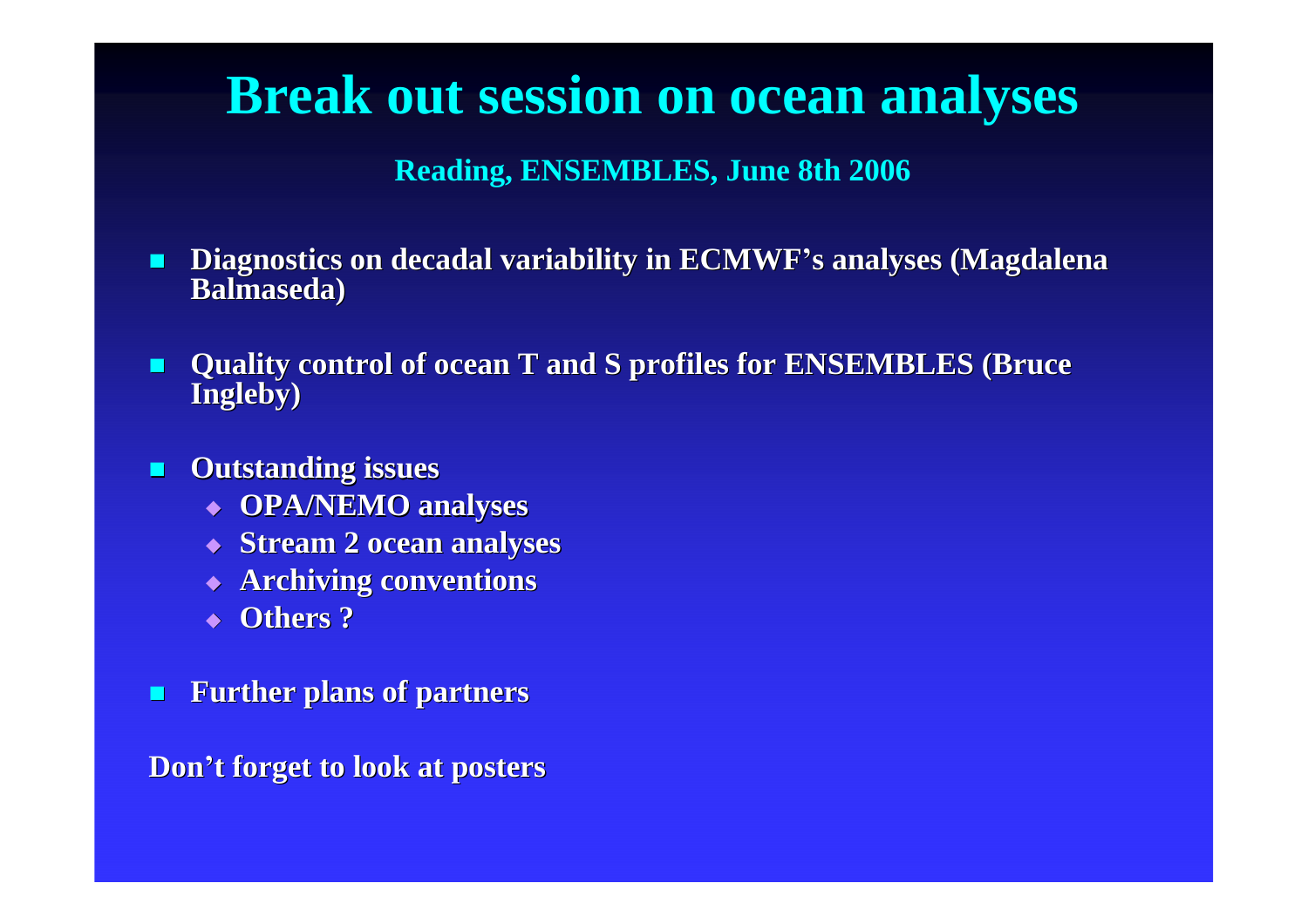#### **Outstanding issue: OPA/NEMO analyses**

- **OPA/NEMO is used by several partners (CERFACS, ECMWF, CNRM, INGV, KNMI)…**
- **… in two main configurations: OPA8 and NEMO/OPA9, sharing basically the same physics, the same grid etc…**
- **=> Need to ensure that tools developed are shared by all partners:**
	- **e.g. CERFACS is willing to initialise NEMO with OPA8 3D-Var analyses: will centralise/develop conversion tools**
	- **e.g. interpolation suite to put OPA outputs in ENACT/ENSEMBLES format**
- **EXACS** is open to share Stream 2 analyses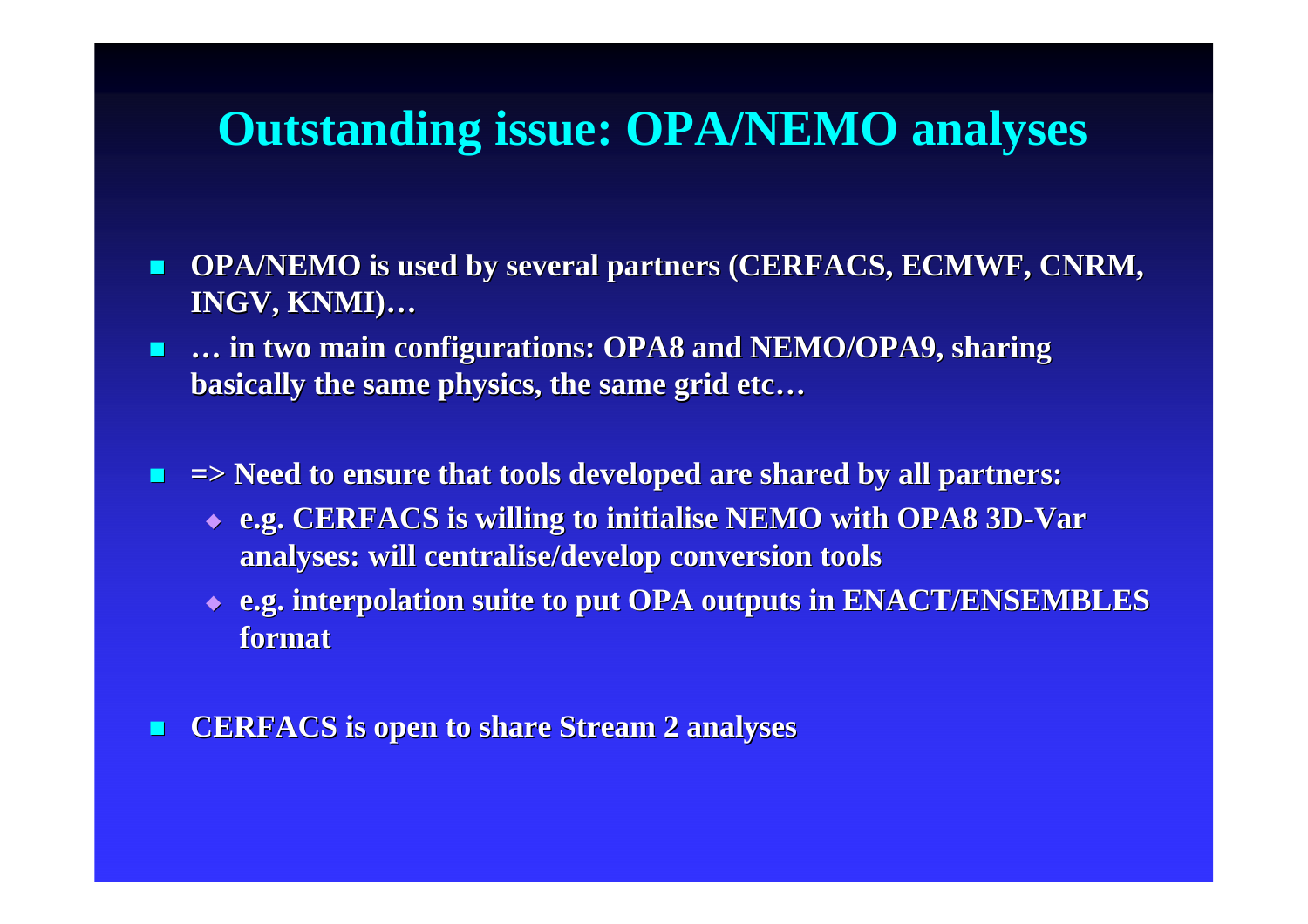## **Outstanding issue: Stream 2 ocean analyses**

- **How many partners in WP1.3 will produce ENACT-like ocean reanalyses (1964-2004) ?**
- **Two options:**
	- **Reanalyses closely following the ENACT protocol (common forcing, spin up procedure, restoring choices,…), allowing to make rigorous comparison**
	- **Reanalyses loosely following the ENACT protocol**

#### **Preparation of the next DIP**